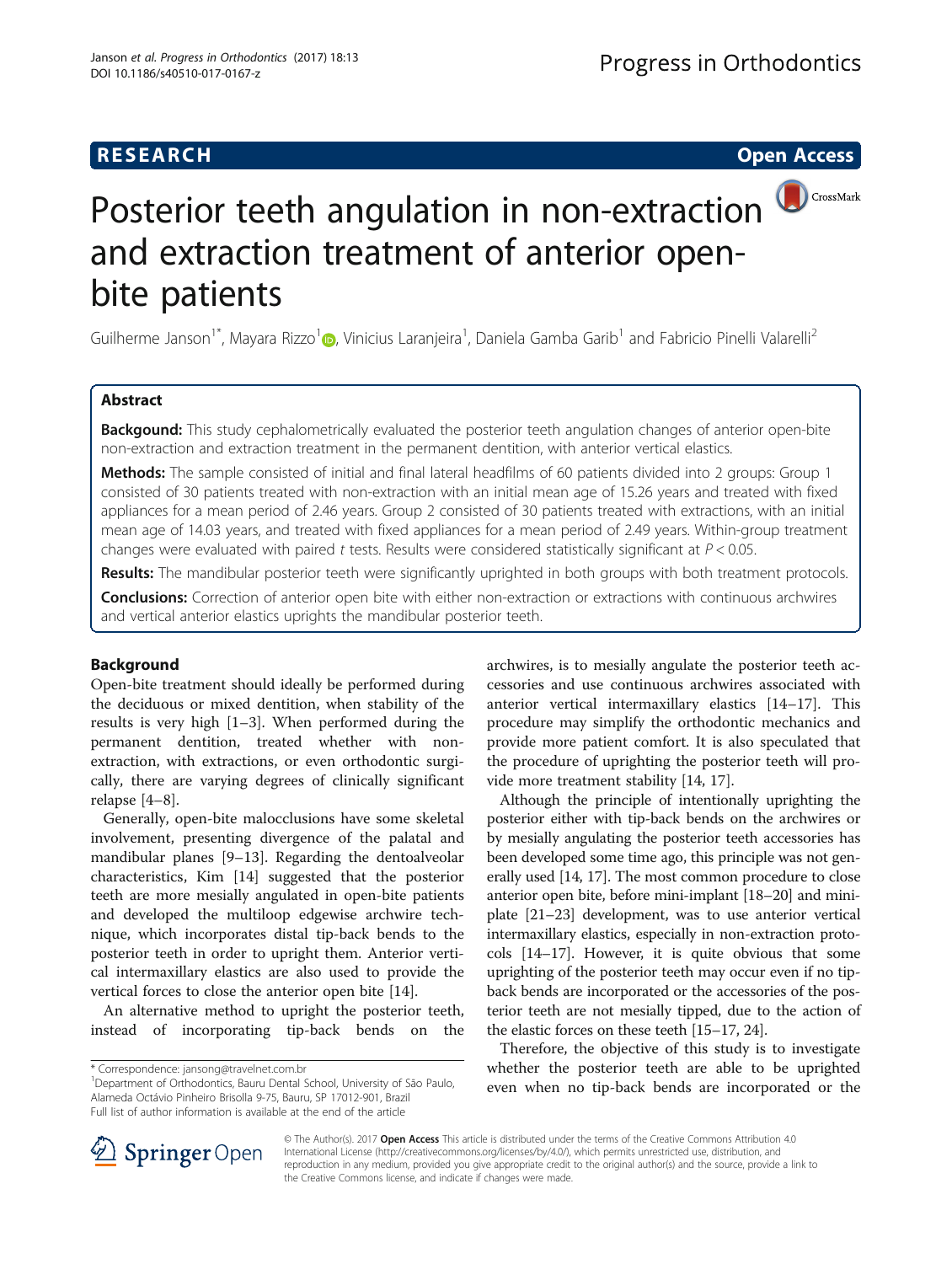accessories of the posterior teeth are not mesially tipped, in non-extraction and extraction open-bite treatments.

# Methods

This study was approved by the Ethics in Research Committee of Bauru Dental School, University of São Paulo, Brazil.

The study comprised 60 open-bite treated patients of both sexes, selected from the files of the Orthodontic Department at Bauru Dental School, University of São Paulo, divided into two groups: Group 1 consisted of 30 (12 male; 18 female) patients treated with non-extraction, with mean pre- and posttreatment ages of  $15.26$  (SD = 3.99) and  $17.73$  (SD = 4.16) years, respectively, and an initial mean open bite of 1.47 mm. Ten patients presented with Class I, 18 with Class II, and 2 with Class III malocclusions. Ten patients underwent maxillary expansion either with hyrax or Haas appliances to correct posterior crossbites or to provide space in the maxillary arch [[25](#page-6-0), [26](#page-6-0)]. Group 2 included 30 patients (11 male; 19 female), treated with extractions, with mean pre- and posttreatment ages of  $14.03$  (SD = 2.70) and  $16.53$  (SD = 3.12) years, respectively, with an initial mean open bite of 1.93 mm. Fourteen patients presented with Class I, 15 with Class II, and 1 with Class III malocclusions. Twentyseven were treated with four first premolar extractions, 2 were treated with two first maxillary premolar extractions, and 1 was treated with two first mandibular premolar extractions. Seven underwent maxillary expansion either with hyrax or Haas appliances to correct posterior crossbites or to provide space in the maxillary arch. The main selection criterion was that the patients should present initially an anterior open bite clinically greater than or equal to 1 mm (Fig. 1). Additional criteria were the presence of all maxillary and mandibular teeth up to the first molars and that the patients had been treated nonextraction and with extractions with Edgewise appliances.

In the non-extraction group, treatment was conducted with the standard Edgewise technique, which is characterized by the use of  $0.022 \times 0.028$ -in. conventional brackets. For leveling and alignment, the usual wire sequence begins with a 0.015-in. twist-flex or a 0.016-in. nickeltitanium wire, followed by 0.016, 0.018, and 0.020-in. stainless steel round wires. Vertical anterior elastics to correct the open bite usually began to be used when at least an 0.018-in. stainless steel round archwire was inserted. The elastics were used until a positive overbite was obtained. Detailing of tooth position and the finishing procedures were accomplished by either  $0.019 \times 0.025$ -in. or 0.021 × 0.025-in. rectangular wires and 0.018-in. round wires, respectively. No additional auxiliaries were used to control the vertical dimension. After the active treatment period, a Hawley retainer was used in the maxillary arch and a bonded canine-to-canine retainer in the mandibular



arch. Myofunctional therapy was recommended to correct tongue posture and function, when necessary. The mean treatment time was 2.46 years.

In the extraction group, the appliances used were similar to the non-extraction group. After the extractions, if there were anterior crowding, the canines were initially retracted until the anterior teeth could be aligned. Thereafter, leveling and alignment progressed as in the non-extraction group until a rectangular wire was inserted. Vertical anterior intermaxillary elastics were usually used after insertion of a 0.018-in. round stainless steel archwire. The elastics were used until a positive overbite was obtained. Maxillary and mandibular anterior retraction were performed on the rectangular archwires with elastic chains. Anchorage reinforcement was provided with an extraoral headgear in the maxillary and a lip bumper in the mandibular arch, when necessary. The retention procedures were similar to the nonextraction group. Myofunctional therapy was recommended to correct tongue posture and function, when necessary. The mean treatment time was also 2.49 years.

Two lateral cephalometric headfilms were obtained from each patient at the pre- (T1) and posttreatment (T2) stages. The cephalometric tracings and landmark identifications were performed on acetate paper by a single investigator (M.R.) and then digitized with a DT-11 digitizer (Houston Instruments, Austin, TX). In total, 128 landmarks were identified and 30 measurements were performed (Table [1](#page-2-0) and Figs. [2, 3](#page-3-0), [4,](#page-4-0) and [5\)](#page-4-0). These data were stored in a computer and analyzed with Dentofacial Planner 7.0 (Dentofacial Planner Software,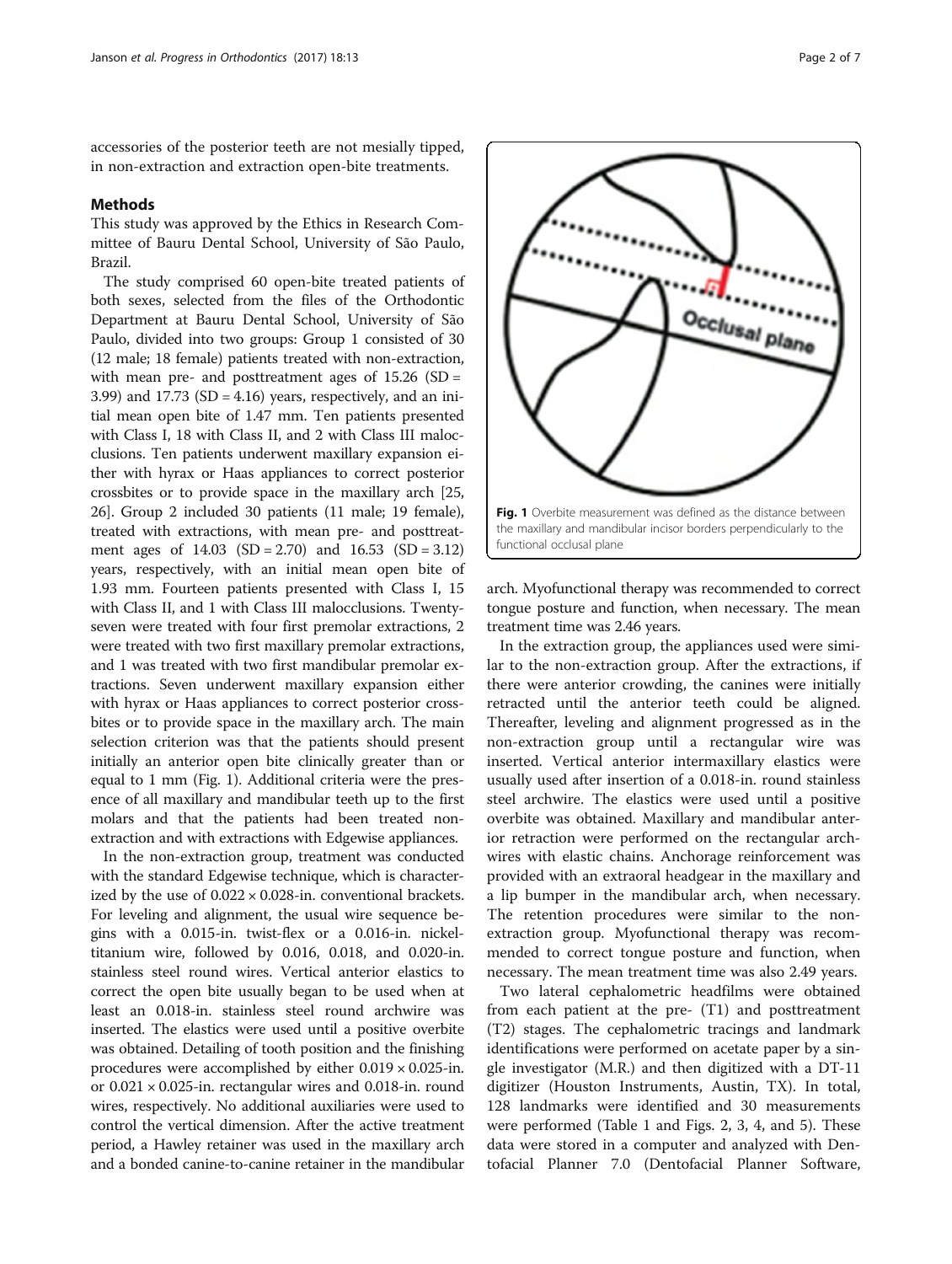<span id="page-2-0"></span>Table 1 Cephalometric variables

| Maxillomandibular relationship            |                                                                                                             |
|-------------------------------------------|-------------------------------------------------------------------------------------------------------------|
| $SNA(^{\circ})$                           | SN to NA angle                                                                                              |
| $SNB$ ( $\degree$ )                       | SN to NB angle                                                                                              |
| AND (°)                                   | NA to NB angle                                                                                              |
| Growth pattern                            |                                                                                                             |
| $SN.PP$ ( $^{\circ}$ )                    | SN to palatal plane angle                                                                                   |
| $SN.GoGn$ ( $°$ )                         | SN to Go-Gn angle                                                                                           |
| PP.MP (°)                                 | Angle between palatal plane(ANS/PNS)<br>and mandibular plane(Go/Gn)                                         |
| $FMA$ ( $\degree$ )                       | Frankfurt horizontal to mandibular<br>plane angle                                                           |
| Gonial angle (°)                          | Ar-Go to Go-Gn angle                                                                                        |
| LAFH (mm)                                 | Lower anterior face height: distance<br>from ANS to menton                                                  |
| Dental relationship                       |                                                                                                             |
| Overbite (mm)                             | Distance between the maxillary and<br>mandibular incisor borders.                                           |
| Maxillary teeth mesio-distal angulations  |                                                                                                             |
| Mx4.BOP (°)                               | Long axis (apex to tip) of maxillary 1st<br>premolar to bisected occlusal plane (BOP)                       |
| Mx5.BOP (°)                               | Long axis (apex to tip) of maxillary 2nd<br>premolar to bisected occlusal plane (BOP)                       |
| Mx6.BOP (°)                               | Long axis (furcation to center of the crown)<br>of maxillary 1st molar to bisected occlusal<br>plane (BOP)  |
| Mx7.BOP(°)                                | Long axis (furcation to center of the crown)<br>of maxillary 2nd molar to bisected occlusal<br>plane (BOP)  |
| Mx4.PP (°)                                | Long axis (apex to tip) of maxillary 1st<br>premolar to palatal plane(ANS-PNS)                              |
| Mx5.PP (°)                                | Long axis (apex to tip) of maxillary 2nd<br>premolar to palatal plane (ANS-PNS)                             |
| Mx6.PP (°)                                | Long axis (furcation to center of the crown)<br>of maxillary 1st molar to palatal plane<br>(ANS-PNS)        |
| Mx7.PP (°)                                | Long axis (furcation to center of the crown)<br>of maxillary 2nd molar to palatal plane<br>(ANS-PNS)        |
| Mandibular teeth mesio-distal angulations |                                                                                                             |
| Md4.BOP (°)                               | Long axis (apex to tip) of mandibular 1st<br>premolar to bisected occlusal plane (BOP)                      |
| Md5.BOP (°)                               | Long axis (apex to tip) of mandibular 2nd<br>premolar to bisected occlusal plane (BOP)                      |
| Md6.BOP $(°)$                             | Long axis (furcation to center of the crown)<br>of mandibular 1st molar to bisected occlusal<br>plane (BOP) |
| Md7.BOP (°)                               | Long axis (furcation to center of the crown)<br>of mandibular 2nd molar to bisected<br>occlusal plane(BOP)  |
| Md4.MP $(°)$                              | Long axis (apex to tip) of mandibular<br>1st premolar to mandibular plane<br>$(Go-Gn)$                      |

Table 1 Cephalometric variables (Continued)

| Md5.MP $(°)$            | Long axis (apex to tip) of mandibular<br>2nd premolar to mandibular plane<br>$(Go-Gn)$                   |
|-------------------------|----------------------------------------------------------------------------------------------------------|
| Md6.MP (°)              | Long axis (furcation to center of the crown)<br>of mandibular 1st molar to mandibular plane<br>$(Go-Gn)$ |
| Md7.MP $(°)$            | Long axis (furcation to center of the crown)<br>of mandibular 2nd molar to mandibular plane<br>$(Go-Gn)$ |
| Interdental angulations |                                                                                                          |
| Mx4.Md4 (°)             | Long axis (apex to tip) of maxillary and<br>mandibular 1st premolars                                     |
| $Mx5.Md5$ (°)           | Long axis (apex to tip) of maxillary and<br>mandibular 2nd premolars                                     |
| Mx6.Md6 (°)             | Long axis (furcation to center of the crown)<br>of maxillary and mandibular 1st molars                   |
| Mx7.Md7 (°)             | Long axis (furcation to center of the crown)<br>of maxillary and mandibular 2nd molars                   |

Toronto, Ontario, Canada), which corrected the image magnification factors of the groups. The magnification factors varied from 6 to 10.94%, because the radiographs were taken on different X-ray machines.

## Error study

Thirty randomly selected radiographs were retraced, redigitized, and remeasured by the same examiner (M.R.) after a 30-day interval. The random errors were calculated according to Dahlberg's formula (Se<sup>2</sup> =  $\Sigma d2$ / 2n) [\[27](#page-6-0)], where  $\text{Se}^2$  is the error variance and d is the difference between two determinations of the same variable and the systematic errors with dependent  $t$  tests, at  $P <$ 0.05 [[28](#page-6-0)–[30](#page-6-0)].

# Statistical analyses

Normal distribution of the variables was evaluated with Kolmogorov–Smirnov tests. Results of this test demonstrated that all variables were normally distributed. Therefore, paired  $t$  tests were used for intra-group comparison to evaluate the treatment changes within each group.

Results were regarded as significant at  $P < 0.05$ . These analyses were performed with Statistica software (Statistica for Windows 10.0; Statsoft, Tulsa, OK).

# Results

No significant systematic errors were detected, and the random errors varied between 0.16 (OB) and 4.29 (Mx7.Md7) degrees.

In the non-extraction group, the maxillary second molar was significantly mesially angulated in relation to the BOP. The mandibular premolars and molars were significantly distally angulated with treatment, regarding BOP and the mandibular plane. There were significant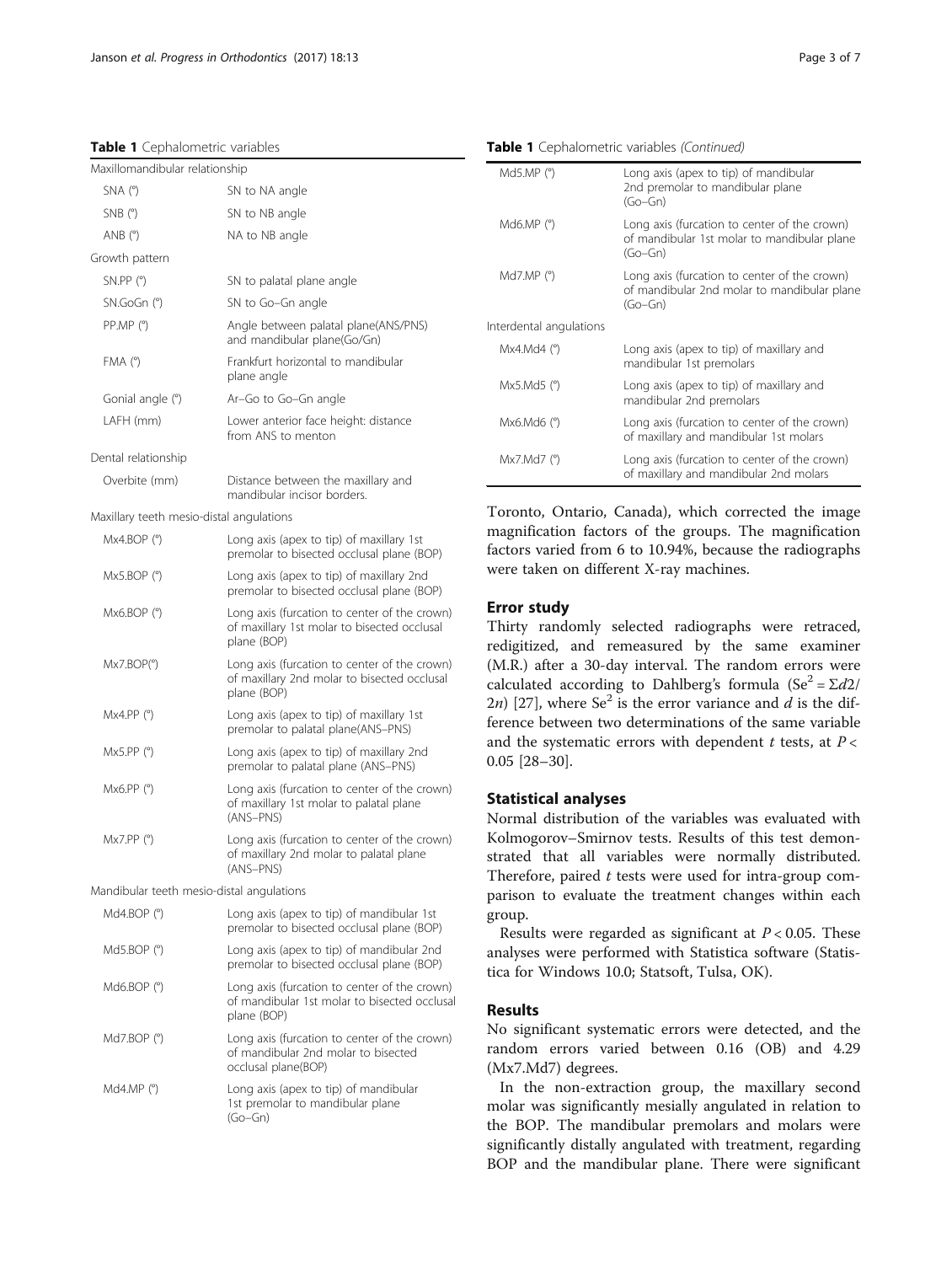center of the crown) of mandibular 1st molar to bisected occlusal plane (BOP). (8) Md7.BOP (°)—long axis (furcation to center of the crown) of mandibular 2nd molar to bisected occlusal plane (BOP)

increases in the interfirst and intersecond premolars and interfirst molar angles (Table [2](#page-5-0)).

In the extraction group, all maxillary posterior teeth were significantly mesially angulated and the mandibular posterior teeth were significantly distally angulated. Only the maxillary second premolar was not significantly mesially angulated regarding the BOP. There was a significant increase in the intersecond premolar and a significant decrease in the intersecond molar angle (Table [3](#page-5-0)).

The power of the tests was based on the results of intragroup comparisons of the current investigation. With a standard deviation of 7.94 for the Md6.BOP variable, and a minimum difference of 4.2° to be detected, with 30 subjects in the group, the test power was of 80%.



#### Discussion

#### Sample selection and study design

The specific criterion for sample selection in this study was that the patients presented an open bite of at least 1 mm, which is similar to other investigations [\[6](#page-6-0)–[8](#page-6-0), [13](#page-6-0), [31\]](#page-6-0). No effort was made to include only open bites with predominant skeletal features. Therefore, the mean characteristics of the groups represent the predominant type of patient in an orthodontic practice, and the results are mostly adequate for these patients.

The random errors ranged from 0.16 (over-bite) to 4.29 (Mx7.Md7). The random errors do not significantly compromise the validity of this work, since four landmarks are needed to obtain these angles and some of these landmarks are subjective [\[32](#page-6-0)–[34\]](#page-6-0). Therefore, a few random errors of greater magnitude were expected. Similar studies do not mention the random error magnitude [\[16, 24](#page-6-0)]. Therefore, probably, they would be similar for the mentioned reasons.

The decision to use non-extraction and extraction patients was because there are some differences in treatment

<span id="page-3-0"></span>

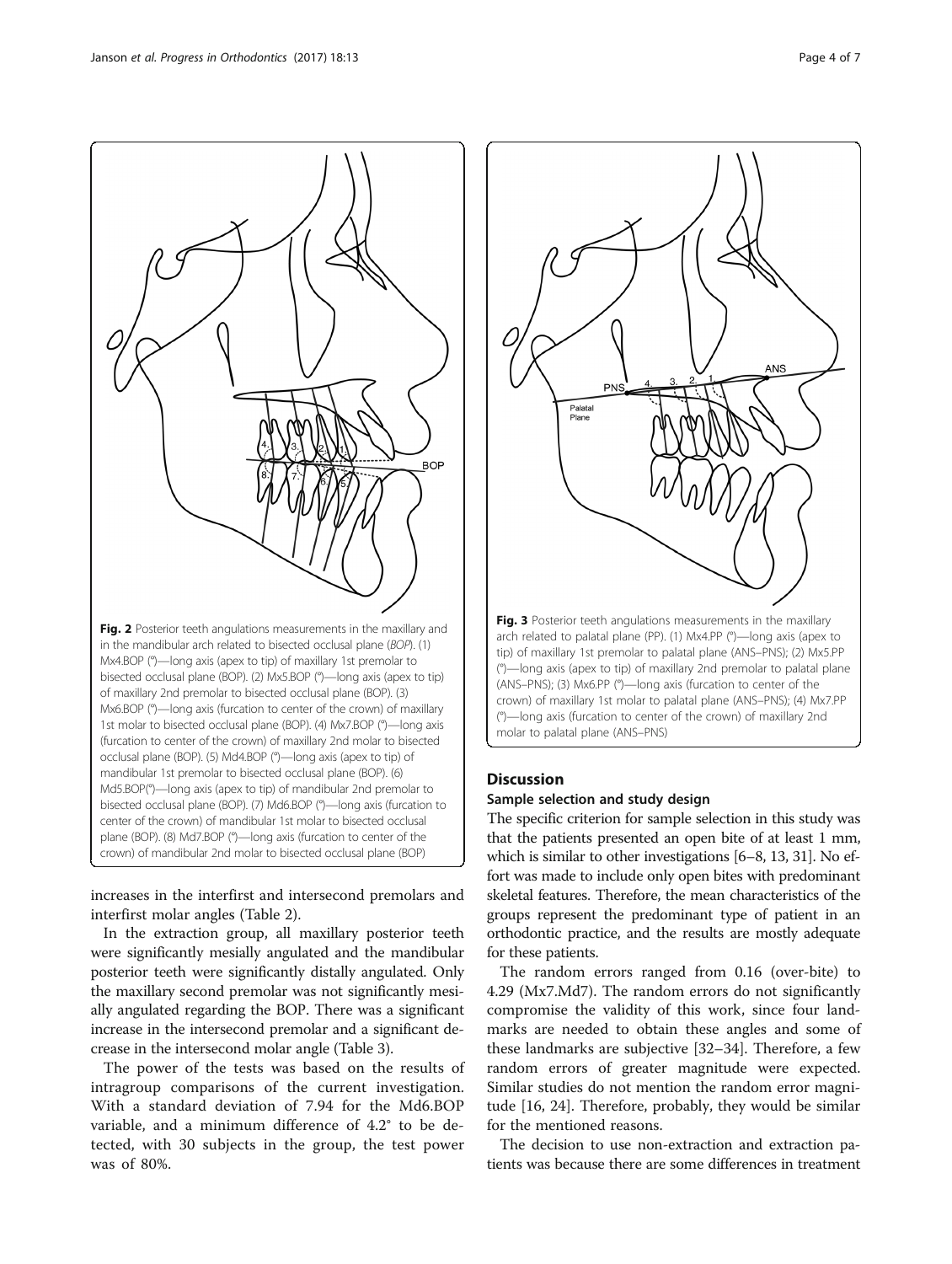<span id="page-4-0"></span>Fig. 4 Posterior teeth angulations measurements in the mandibular arch related to mandibular plane (M.P). (1) Md4.MP (°)—long axis (apex to tip) of mandibular 1st premolar to mandibular plane (Go–Gn); (2) Md5.MP (°)—long axis (apex to tip) of mandibular 2nd premolar to mandibular plane (Go–Gn); (3) Md6.MP (°)—long axis (furcation to center of the crown) of mandibular 1st molar to mandibular plane (Go–GN); (4) Md7.MP (°)—long axis (furcation to center of the crown) of mandibular 2nd molar to mandibular plane (Go–Gn)

mechanics between these groups [[14](#page-6-0)–[16](#page-6-0), [24](#page-6-0), [31\]](#page-6-0). Basically, when treating non-extraction, the open bite is closed only consequent to the anterior vertical intermaxillary elastics [\[13, 14, 16, 35](#page-6-0), [36](#page-6-0)]. In the extraction group, besides the elastics, the open bite is also closed through the drawbridge principle and by some mesialization of the posterior teeth [[35](#page-6-0), [37](#page-6-0)]. Therefore, there was a need to know whether these procedures would influence the angulation of the posterior teeth.

#### Posterior teeth angulation

In the non-extraction group, the treatment changes caused a significant mesial angulation of the maxillary second molar in relation to BOP (Table [2](#page-5-0)). This is contrary to what would be expected [[13, 14](#page-6-0)]. The explanation may be based on its eruption orientation. Before eruption, the second molar crown is usually distally angulated, and after eruption, as the teeth occlude, the apex moves distally, uprighting it [\[38](#page-6-0), [39](#page-6-0)]. The patients began treatment at a mean age of 15.26 years, in which the second molars are still more distally angulated than



their final position [\[38](#page-6-0), [39\]](#page-6-0). As the teeth are leveled and aligned, it was uprighted by these procedures [\[15](#page-6-0), [16](#page-6-0), [24\]](#page-6-0).

In the mandibular arch, all posterior teeth were significantly distally angulated with treatment (Table [2\)](#page-5-0). This shows that even without intentionally trying to distally tip these teeth with tip-back bends in the archwires or by mesially angulating the posterior teeth accessories, it is possible to upright, at least, the mandibular posterior teeth. If uprighting the posterior teeth actually leads to more stability, as speculated [\[13, 14, 16, 17, 24\]](#page-6-0), this may have contributed to it in an earlier study with some of these patients [\[6](#page-6-0)]. Therefore, the principle of uprighting the posterior teeth can be partially accomplished even without the mentioned procedures [[13](#page-6-0)–[16](#page-6-0), [24](#page-6-0)]. This uprighting may also be seen as a necessary dentoalveolar change to compensate for the divergent palatal and mandibular planes that are usually associated with openbite characteristics [\[40](#page-6-0)].

The mandibular premolars distal tipping significantly increased the interpremolar and interfirst molar angles (Table [2](#page-5-0)). However, the mandibular second molars distal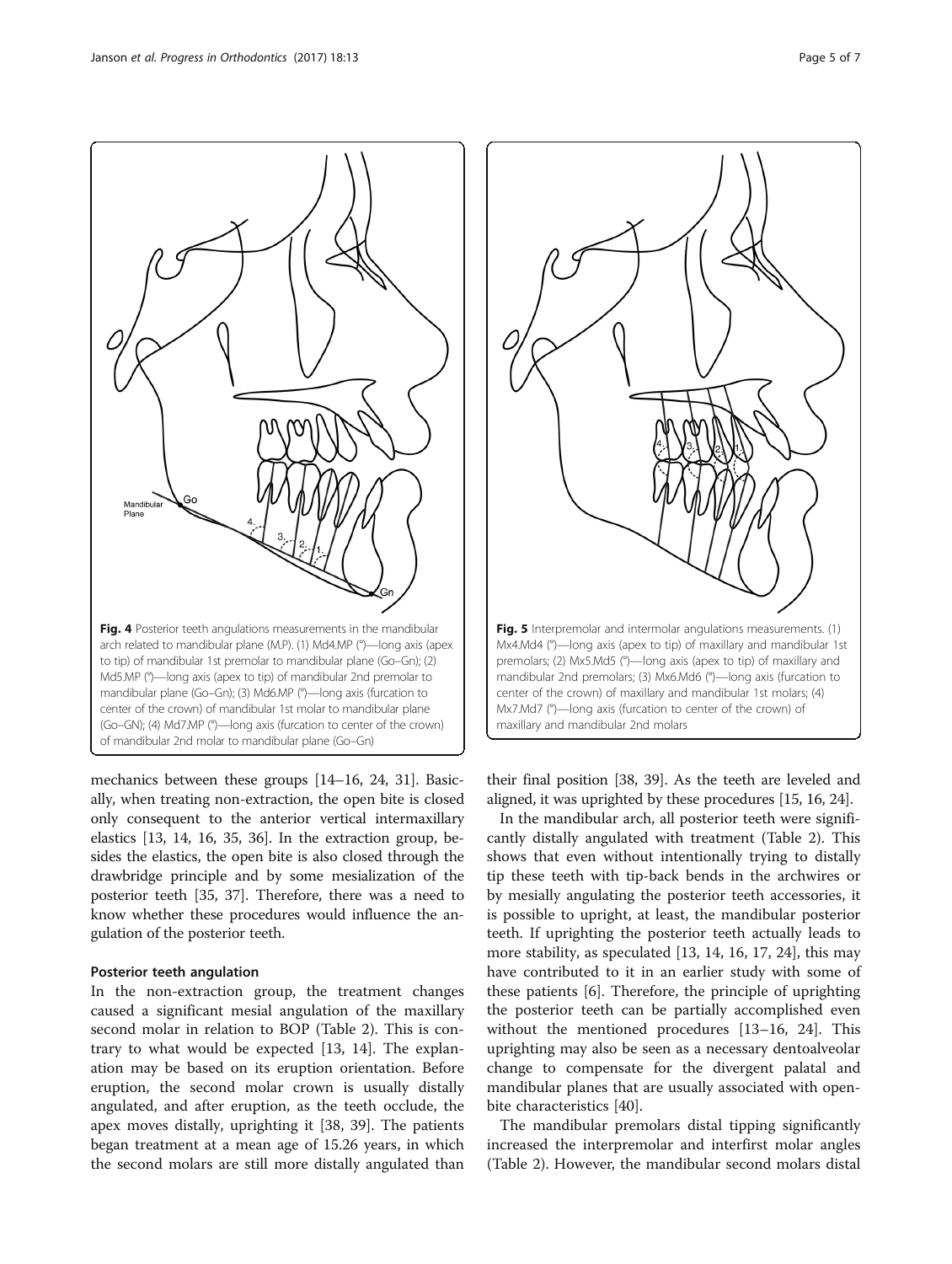| Variables (°)                             | Initial T1 |           |        | Final T <sub>2</sub> |          |
|-------------------------------------------|------------|-----------|--------|----------------------|----------|
|                                           | Mean       | <b>SD</b> | Mean   | SD.                  |          |
| Maxillary teeth mesio-distal angulations  |            |           |        |                      |          |
| $Mx4.BOP(n = 30)$                         | 79.26      | 6.15      | 79.74  | 5.71                 | 0.679    |
| $Mx5.BOP(n = 30)$                         | 85.64      | 5.79      | 86.76  | 5.92                 | 0.341    |
| $Mx6.BOP(n = 30)$                         | 91.71      | 6.88      | 89.06  | 4.99                 | 0.103    |
| $Mx7.BOP(n = 27)$                         | 101.52     | 8.10      | 97.53  | 6.51                 | $0.018*$ |
| Mx4PP $(n = 29)$                          | 90.78      | 6.22      | 89.38  | 7.19                 | 0.215    |
| Mx5PP $(n = 29)$                          | 84.40      | 6.22      | 82.37  | 8.59                 | 0.092    |
| Mx6PP $(n = 30)$                          | 78.33      | 7.43      | 80.07  | 5.42                 | 0.268    |
| $Mx7PP (n = 27)$                          | 68.77      | 8.70      | 71.91  | 8.37                 | 0.070    |
| Mandibular teeth mesio-distal angulations |            |           |        |                      |          |
| $Md4.BOP(n = 30)$                         | 77.19      | 5.51      | 81.30  | 4.74                 | $0.000*$ |
| $Md5.BOP(n = 30)$                         | 77.26      | 5.12      | 83.16  | 5.04                 | $0.000*$ |
| $Md6.BOP(n = 30)$                         | 75.26      | 5.63      | 83.80  | 5.78                 | $0.000*$ |
| $Md7.BOP(n = 27)$                         | 69.52      | 5.70      | 77.68  | 7.87                 | $0.000*$ |
| Md <sub>4</sub> MP ( $n = 30$ )           | 79.06      | 5.52      | 75.48  | 5.22                 | $0.000*$ |
| Md5MP $(n = 30)$                          | 78.98      | 5.03      | 73.61  | 4.94                 | $0.000*$ |
| Md6MP $(n = 30)$                          | 80.98      | 7.06      | 72.96  | 5.69                 | $0.000*$ |
| Md7MP $(n = 27)$                          | 86.72      | 7.23      | 79.16  | 6.46                 | $0.000*$ |
| Interdental angulations                   |            |           |        |                      |          |
| $Mx4.Md4 (n = 29)$                        | 156.46     | 8.88      | 161.05 | 6.42                 | $0.003*$ |
| $Mx5.Md5 (n = 29)$                        | 162.90     | 7.83      | 169.21 | 6.74                 | $0.000*$ |
| $Mx6.Md6 (n = 30)$                        | 166.85     | 8.07      | 171.29 | 5.45                 | $0.023*$ |
| $Mx7.Md7 (n = 27)$                        | 171.79     | 9.03      | 175.49 | 9.59                 | 0.060    |

<span id="page-5-0"></span>Table 2 Comparison of cephalometric variables between pretreatment and posttreatment stages for the non-extraction  $ddot t + \cot t$ 

\*Statistically significant at  $P < 0.05$ 

tipping was not enough to significantly increase the intersecond molar angles.

In the extraction group, the treatment changes caused significant mesial angulation of all the maxillary teeth (Table 3). This is most likely due to the extraction mechanics that may have allowed some mesialization of these teeth, through mesial tipping [[41](#page-6-0)]. Additionally, for the second molars, the eruption orientation may have also contributed to a certain amount, as explained for the non-extraction group.

In the mandibular arch, all posterior teeth were significantly distally angulated with treatment (Table 3). The same explanation given to the non-extraction group applies here. Additionally, it has to be emphasized that despite some tendency that the posterior teeth have to mesially tip during space closure [[41\]](#page-6-0), the mechanics with vertical elastics was able to overcome it and distally tip them.

The mandibular second premolar and molar distal tipping was able to overcome the maxillary second

Table 3 Comparison of cephalometric variables between pretreatment and posttreatment stages for the extraction group (dependent  $t$  tests)

| Variables (°)                             | Initial T1 |      |        | Final T <sub>2</sub> |          |
|-------------------------------------------|------------|------|--------|----------------------|----------|
|                                           | Mean       | SD.  | Mean   | SD.                  |          |
| Maxillary teeth mesio-distal angulations  |            |      |        |                      |          |
| $Mx5.BOP(n = 30)$                         | 85.26      | 3.88 | 83.64  | 4.43                 | 0.156    |
| $Mx6.BOP(n = 30)$                         | 89.94      | 4.14 | 87.00  | 4.91                 | $0.031*$ |
| $Mx7.BOP(n = 24)$                         | 102.32     | 5.24 | 94.00  | 5.85                 | $0.000*$ |
| Mx5PP $(n = 30)$                          | 82.17      | 6.31 | 85.02  | 6.37                 | $0.026*$ |
| $Mx6PP (n = 30)$                          | 77.49      | 6.56 | 81.66  | 6.88                 | $0.007*$ |
| Mx7PP $(n=24)$                            | 65.70      | 6.88 | 74.76  | 6.33                 | $0.000*$ |
| Mandibular teeth mesio-distal angulations |            |      |        |                      |          |
| $Md5.BOP(n = 30)$                         | 77.44      | 5.99 | 82.19  | 5.01                 | $0.001*$ |
| $Md6.BOP(n = 30)$                         | 76.92      | 6.10 | 82.21  | 5.61                 | $0.000*$ |
| $Md7.BOP(n = 24)$                         | 73.54      | 5.24 | 78.37  | 6.47                 | $0.003*$ |
| Md5MP $(n = 30)$                          | 78.60      | 6.20 | 72.85  | 6.88                 | $0.000*$ |
| Md6MP $(n = 30)$                          | 78.49      | 6.85 | 72.83  | 6.77                 | $0.000*$ |
| Md7MP $(n = 24)$                          | 80.85      | 5.70 | 76.39  | 7.50                 | $0.001*$ |
| Interdental angulations                   |            |      |        |                      |          |
| $Mx5.Md5 (n = 30)$                        | 162.00     | 6.42 | 165.67 | 7.91                 | $0.045*$ |
| $Mx6.Md6 (n = 30)$                        | 166.78     | 6.91 | 168.62 | 6.02                 | 0.150    |
| $Mx7.Md7 (n = 24)$                        | 175.45     | 9.65 | 168.57 | 7.09                 | $0.002*$ |

\*Statistically significant at  $P < 0.05$ 

premolar and molar mesial tipping and significantly increased the intersecond premolar and intersecond molar angles, respectively (Table 3). However, the mandibular first molars distal tipping was not enough to overcome the maxillary first molars mesial tipping and significantly increase the intermolar angles.

## Clinical implications

This study showed that posterior teeth uprighting is usually obtained when using continues archwires and anterior vertical elastics to close anterior open bite, especially in the mandibular arch. However, uprighting of the posterior maxillary teeth is more difficult, primarily in extraction cases. Therefore, mechanical procedures such as the multiloop edgewise archwire technique [[13](#page-6-0), [14\]](#page-6-0) or mesially angulating the posterior teeth accessories with continuous archwires [\[15](#page-6-0)–[17, 24\]](#page-6-0) are recommended to increase the possibility of actually uprighting the posterior teeth. If, in fact, this mesial angulation increases treatment stability, this will be a contributing factor. Nevertheless, despite some clinical evidence that uprighting the posterior teeth will increase treatment stability, this has yet to be investigated.

## **Conclusions**

The conclusions are the following: